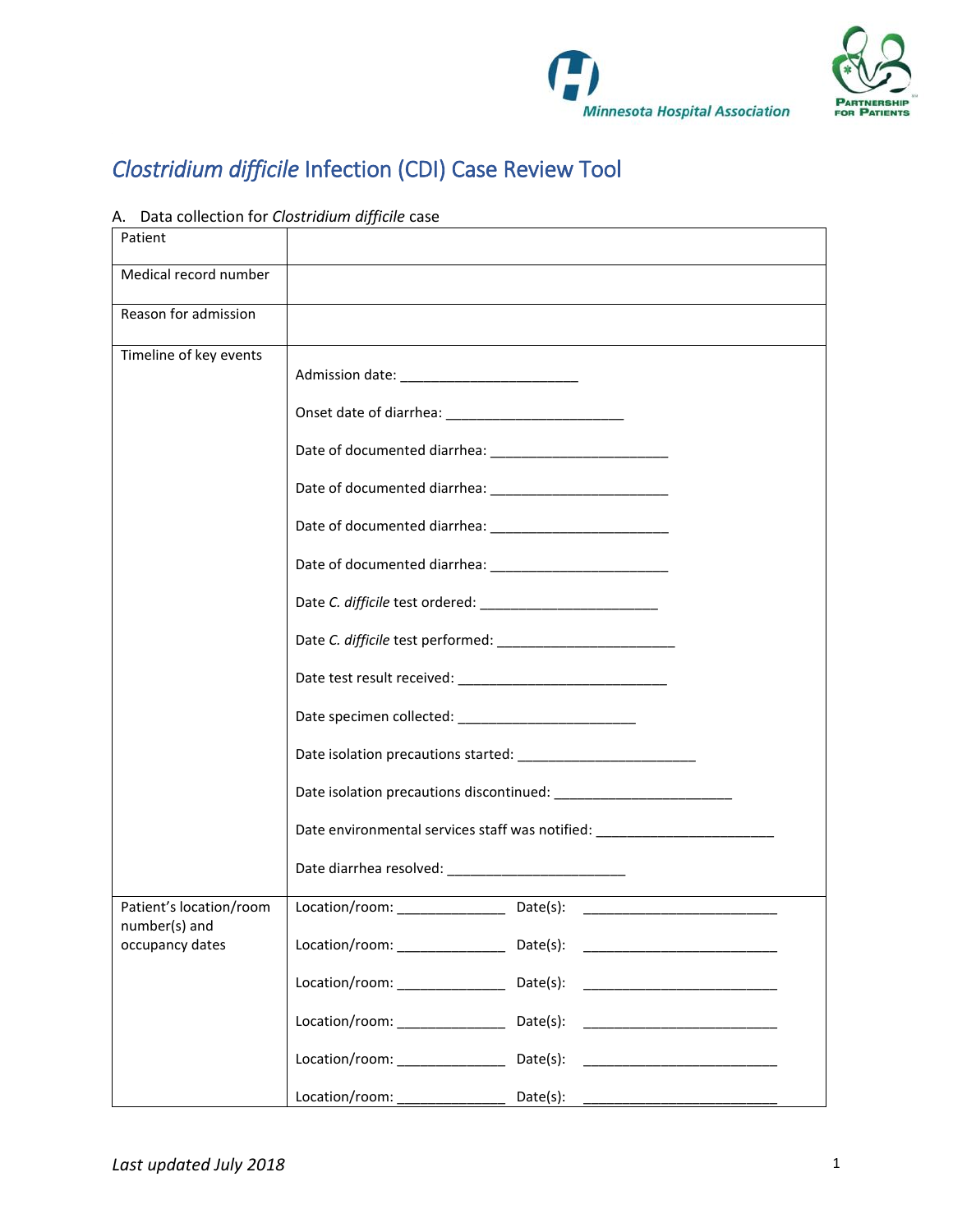



| Patient risk assessment                                        | Antibiotics in the 3 months prior to admission<br>$\Box$<br>Age $\geq$ 65 years<br>Ц<br>Contact with a healthcare facility in the past 60 days (e.g., acute care, long-<br>$\Box$<br>term care facility, outpatient procedure, dentist, etc)<br>Underlying therapies/conditions such as: inflammatory bowel disease, solid<br>□<br>organ transplant, stem cell transplant, chronic kidney disease/end-stage renal<br>disease, cancer chemotherapy/immunosuppressive medication,<br>gastrointestinal surgery (or manipulation of the gastrointestinal tract -<br>including tube feeding)<br>Acid-suppressing medications (e.g., histamine-2 blockers and proton pump<br>Ш<br>inhibitors) prior to admission<br>History of C. difficile infection<br>□ |
|----------------------------------------------------------------|------------------------------------------------------------------------------------------------------------------------------------------------------------------------------------------------------------------------------------------------------------------------------------------------------------------------------------------------------------------------------------------------------------------------------------------------------------------------------------------------------------------------------------------------------------------------------------------------------------------------------------------------------------------------------------------------------------------------------------------------------|
| Early detection and<br>appropriate testing for<br>C. difficile | Documentation of ≥3 unformed stools within 24 hours (above baseline)<br>$\Box$<br>No laxatives, stool softeners, bowel prep, or lactulose in previous 48 hours<br>Ц<br>Unexplained diarrheal symptoms (i.e., symptoms not clearly attributable to<br>$\Box$<br>underlying therapies/conditions that may have explained diarrheal symptoms<br>(inflammatory bowel disease, tube feeding, chemotherapy, bowel or<br>gastrointestinal surgery, etc)<br>Other gastrointestinal illnesses were ruled out, when appropriate<br>Ш<br>Specimen not tested in previous 7 days for that patient (i.e., retesting patient)<br>Ц<br>Elevated white blood cell (WBC) count<br>$\Box$<br>Fever (temperature ≥ 38 degrees Celsius)<br>$\Box$<br>Abdominal pain<br>□ |
| Isolation precautions                                          | Patient placed in a private room (or cohorted appropriately)<br>$\Box$<br>Isolation precautions were continued for at least 48 hours after diarrhea<br>$\Box$<br>resolved<br>A flag/alert was placed on patient's record (per facility policy)<br>□<br>Equipment was dedicated when possible (i.e. blood pressure cuffs,<br>□<br>thermometers)                                                                                                                                                                                                                                                                                                                                                                                                       |
| Hand hygiene                                                   | Hand hygiene protocol was followed for a patient with CDI (per facility policy)<br>$\Box$                                                                                                                                                                                                                                                                                                                                                                                                                                                                                                                                                                                                                                                            |
| Environmental cleaning/<br>disinfection practices              | Environmental services staff was notified of CDI patient room requiring<br>$\Box$<br>enhanced cleaning and disinfection<br>Chlorine-containing or other sporicidal product/technology was used for daily<br>П<br>and terminal environmental disinfection for CDI patient room and patient<br>care equipment (per facility policy)                                                                                                                                                                                                                                                                                                                                                                                                                    |
| Assessment of C. difficile<br>transmission                     | History of C. difficile-positive patients on the unit/area where this patient was<br>$\Box$<br>located (include any units/areas of the hospital where this patient was<br>located). Assessment of various time periods:<br>≥ 1 C. difficile-positive patient located on the same unit/area as this<br>$\circ$<br>patient during the patient's hospital stay<br>$\geq$ 1 C. difficile-positive patient located on the same unit/area as this<br>O<br>patient in the 7 days prior<br>$\geq$ 1 C. difficile-positive patient located on the same unit/area as this<br>O<br>patient in the one month prior<br>C. difficile-positive patient in the same room prior to this patient (include any<br>Ц<br>rooms where this patient was located)            |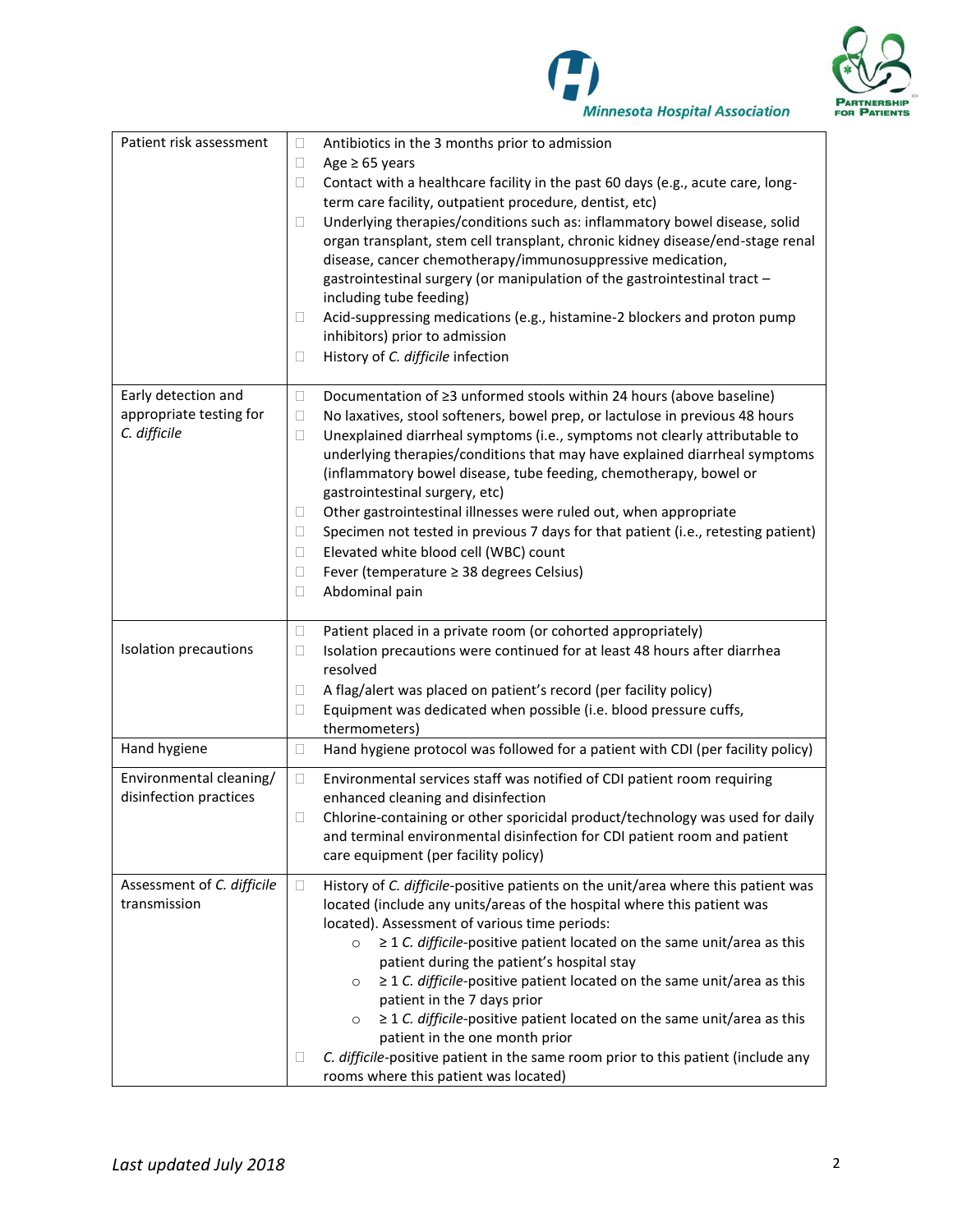



|                              | For suspected transmission, a line list was reviewed to investigate C. difficile<br>cases related in time and location over a defined period (e.g., one month, six<br>months, etc).                   |
|------------------------------|-------------------------------------------------------------------------------------------------------------------------------------------------------------------------------------------------------|
| Antibiotic use               | Antibiotics that were administered (during hospitalization) prior to onset of<br>CDI symptoms were appropriately prescribed<br>Consider indication, timing, dose, and administration route<br>$\circ$ |
| Management of CDI<br>patient | After receiving C. difficile test results, CDI treatment was started promptly,<br>following published guidelines/facility policy                                                                      |

## B. Summary of findings

| Question                          | Response            | Explanation | How can this be improved? |
|-----------------------------------|---------------------|-------------|---------------------------|
| Was C. difficile detected early   | Yes<br>$\Box$       |             |                           |
| (i.e., within 3 days) in the      | <b>No</b><br>П      |             |                           |
| patient's admission?              |                     |             |                           |
| Were the facility's C. difficile  | Yes<br>$\Box$       |             |                           |
| testing criteria followed         | <b>No</b><br>П      |             |                           |
| appropriately?                    |                     |             |                           |
| Was stooling documentation        | Yes<br>$\Box$       |             |                           |
| available in the patient's        | No<br>□             |             |                           |
| record?                           |                     |             |                           |
| Were stool characteristics        | Yes<br>П            |             |                           |
| (e.g., unformed, soft, liquid,    | No<br>П             |             |                           |
| takes the shape of the            |                     |             |                           |
| container, Bristol stool chart    |                     |             |                           |
| types) documented?                |                     |             |                           |
| Was the C. difficile test         | Yes<br>$\Box$       |             |                           |
| performed within 24 hours of      | <b>No</b><br>П      |             |                           |
| the test order?                   |                     |             |                           |
| If formed stool was submitted     | Yes<br>$\Box$       |             |                           |
| for C. difficile testing, did the | <b>No</b><br>П      |             |                           |
| lab reject the specimen?          | N/A<br>□            |             |                           |
| Were the results of the C.        | $\Box$<br>Yes       |             |                           |
| difficile test communicated       | $\Box$<br><b>No</b> |             |                           |
| promptly?                         |                     |             |                           |
| Were isolation precautions        | Yes<br>Ш            |             |                           |
| initiated appropriately?          | <b>No</b><br>$\Box$ |             |                           |
| Were appropriate hand             | Yes<br>□            |             |                           |
| hygiene protocols followed?       | П<br><b>No</b>      |             |                           |
| Was personal protective           | Yes<br>$\Box$       |             |                           |
| equipment used                    | <b>No</b><br>П      |             |                           |
| appropriately?                    |                     |             |                           |
| Were environmental                | Yes<br>П            |             |                           |
| cleaning/disinfection practices   | $\Box$<br><b>No</b> |             |                           |
| followed appropriately?           |                     |             |                           |